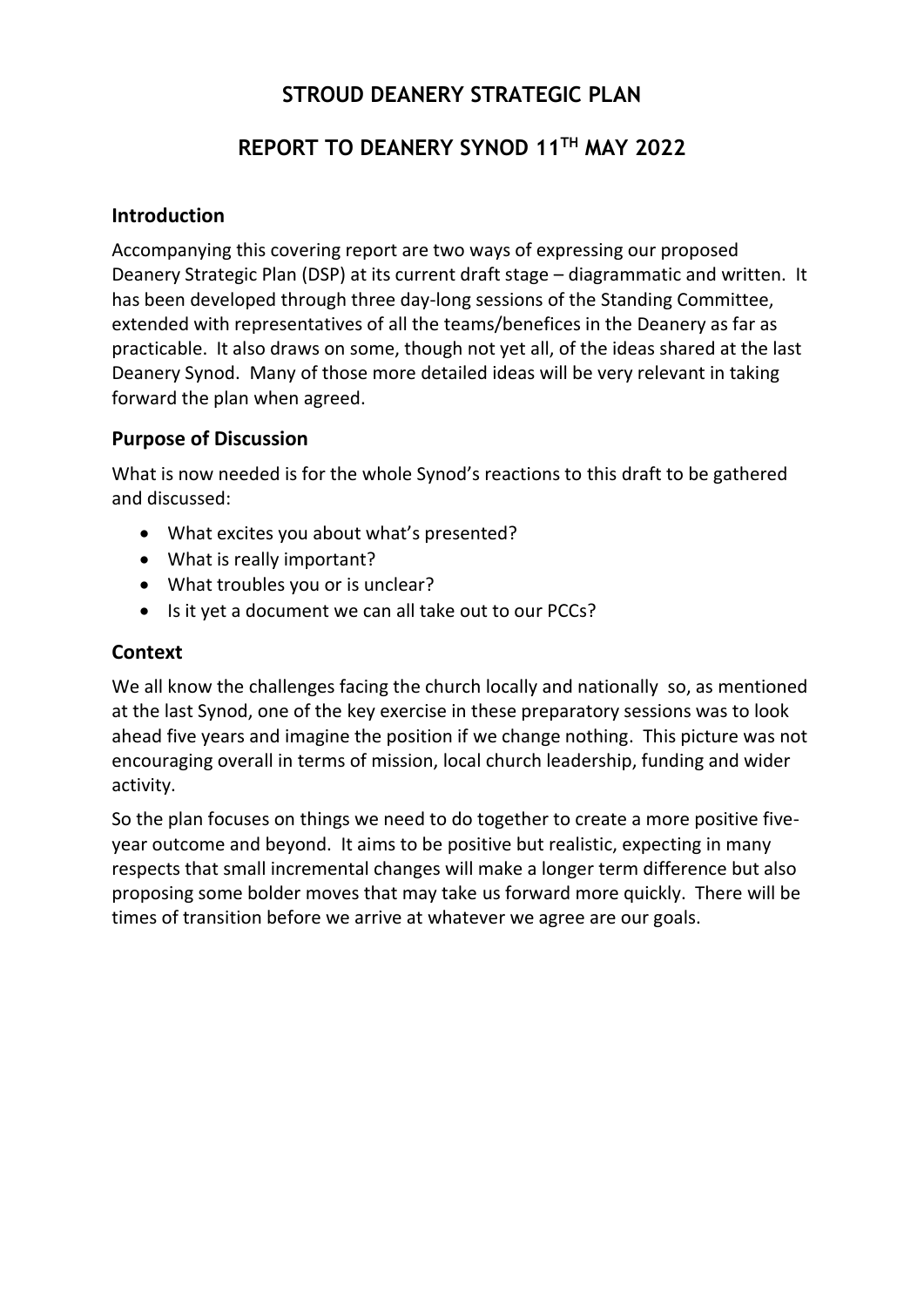# **OUR VISION**

The Deanery seeks to inspire, resource and support renewal; to set a higher bar in holiness and service; to release and enable worshipping communities to be what God has called them to be.

We aim to achieve:

- **We will encourage a narrative of abundance rather than scarcity**
- **We will seek to have mutually flourishing and viable worshipping communities**
- **We seek to have our clergy resourced and released for ministry**
- **We need buildings that serve our ministry and mission**

And to do this through engagement and consultation with the people in the pews so that the vision is owned by all and actions are locally generated or locally informed.

#### **What can be done together to help achieve the vision?**

#### **1. A narrative of abundance rather than scarcity**

- Start the conversations being hopeful and trusting, rather than pessimistic and negative
- Small incremental changes can have a long term effects
- Notice what God is already doing
- Vision Sharing' time at Chapter
- Share positive stories on the website and on social media of successful things already happening around the Deanery
- Celebrate our different riches
- Some Sundays all churches to focus on one particular theme collectively working together, aligned with shared actions
- Dedicated Prayer time encourage our worshipping communities to actually seek God

#### **2. Mutual flourishing and viable worshipping communities**

- Chapter to lead on thinking through what that looks like, encouraging and supporting one another
- Re-introduce 'Green Shoots' item at Deanery Synod in some form that links to the vision
- Sharing accountability for resolving the Parish Share deficit
- Deanery financial champions' group develop collegiate responsibility and shared solutions through quarterly or six monthly meetings supported by Area Dean, Lay Chair and Finance Lead Asst Area Dean
- Engaging with Stewardship/ Parish Giving Scheme; sharing good practice; helpful ideas
- Talk about money